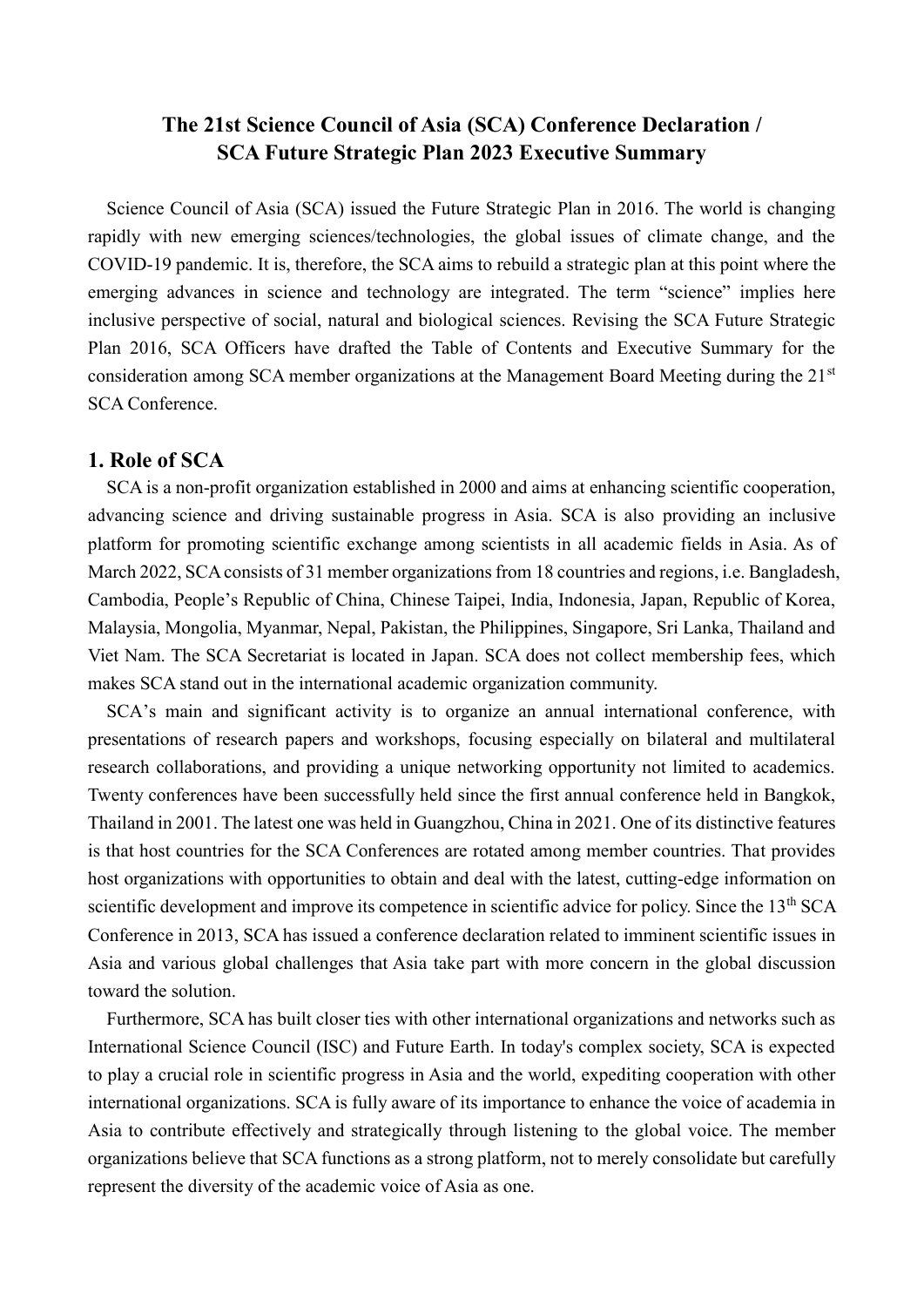## **2. Challenges and Opportunities**

(1) Global Sustainability: Climate Change, Natural Disaster and Biodiversity

With outmost effort we are trying to achieve Sustainable Development Goals (SDGs) articulated by the United Nations 2030 Agenda. Issues such as climate change, natural disaster, and biodiversity, in particular, are calling for our immediate attention and the imperativeness of the issues is well shared among the SCA community to encourage the best practices.

COVID-19 has had multi-layered/faceted economic, social and cultural effects. In a process of recovery from the impact of COVID-19, pious efforts would be made to re-set humanity's relationships with the planet in ways that recover a self-sustaining environment and which will require engagement from the whole spectrum of the sciences.

(2) Converging Science and Technology in Digital Transformation

The convergence of science and technology has become eminent in tackling complex problems of climate change and COVID-19. Digital transformation (DX) has also a great potential for better life and society, especially in "untact" era. However, they can also multiply already existing problems, such as inequalities, power struggle, erosion of civil rights, and governance capacities. The underlying technologies of DX, such as Artificial Intelligence (AI), Internet of Things (IoT), and new materials, also have the risk of creating new disparities and being used for purpose other than their intended purpose. The tow yearlong negative impact to COVID-19 on people seemingly brought us an opportunity to further advance DX, and consider how to develop DX for the benefit of all people.

## (3) Science in Policy and Public Discourse

The wisdom of science is essential for persuasive and effective policy making. Since COVID-19 was an unknown entity, many people have been confused and influenced by informational uncertainty. Although trust in business and media discourse have declined during the pandemic, COVID-19 has reminded us of the importance of advocacy for scientific knowledge as the reliable, trustworthy contributor to making science-based policies.

## (4) Changing Practice in Science and Scientific System

Science has a function of providing global public good, which means its benefit should be enjoyed by people all over the world. In this regard, the concept of open science and actions thereof are on the increase. One of the crucial barriers to promote open science is that the uneven distribution of knowledge and information can be increased between those who can access the digital infrastructure and those who cannot.

## (5) Freedom and Responsibility in Science

An ongoing social transformation in many societies creates and highlights a diversity of values in manners that has never existed before. Acknowledging and leveraging the diversity of values is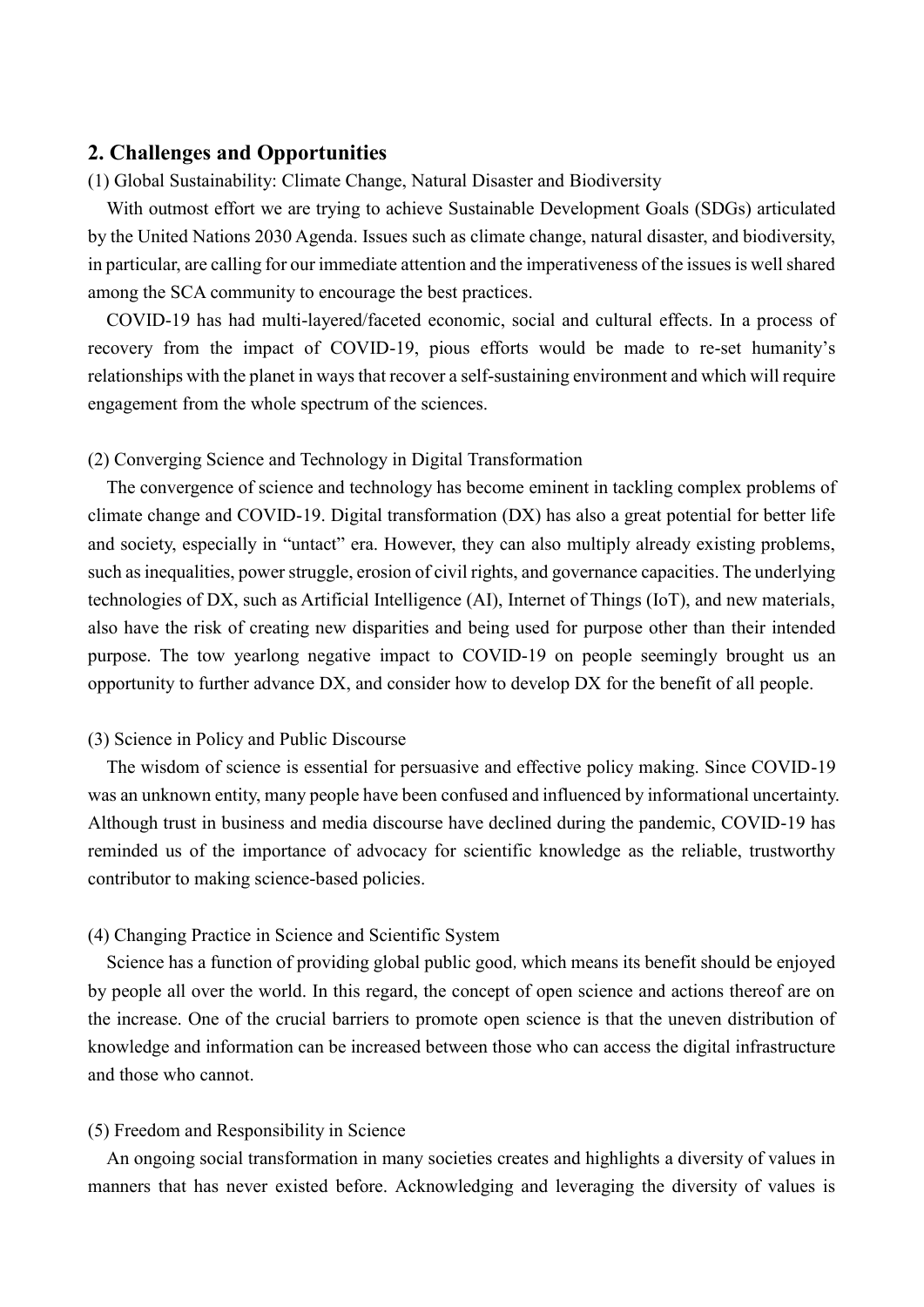important in science as they are in wider society. We need to redefine the responsibilities of science with considerations of equity, diversity and inclusivity in science as well as in actions that promote and safeguard scientific freedom fairly and responsible conduct.

## **3. Goals and Targets**

### (1) Global Sustainability

To realize sustainable development and achieve SDGs in many regions within ten years is a big challenge. Asia in particular is facing with multiple issues for sustainable developments. Despite the continuous economic development and focus, it is estimated there are still about 200 million people are extremely poor in Asia in  $2017<sup>1</sup>$ . There are regions in Asia that are suffering from consequences of climate change, severe environmental pollution and huge economic and social inequalities.

To tackle these complicated issues, efforts should be made to break barriers between different fields and disciplines. A cross-field, multi-disciplinary, integrated open platform should be established to facilitate broad discussions over science-related public policies among scientists, entrepreneurs, investors, government officials, media, and the public as a whole.

## (2) Digital Transformation

Digital transformation (DX) is one of the keys not only to improve socio-economic and cultural activities but also to efficiently tackle various global issues including COVID-19, climate change, natural disasters and so forth. Also, it is crucial to recognize the flip side of DX which was surfaced in the pandemic, such as a risk to further expand digital divide. DX should be implemented in a human-centric manner so that anyone can access and enjoy the benefit of innovations, science and technology as a wholesome package. We should consider appropriate measures and regulations that take into account human rights and development of human resource with acute sense of ethics and fairness among scientists.

#### (3) Science-based Policy

The importance of scientific knowledge in science-based policy making has been reaffirmed and alarmed/alerted by COVID-19. The achievement and experience by science during the pandemic should be utilized and leveraged in order to address other major challenges. We should communicate more closely with policy-makers and the general public to properly understand what challenges are being faced and how science can contribute to the solutions, not the problems. International policy making should reflect globally, regionally and locally science-based knowledge.

#### (4) Open Science

-

The role of science or open science as a global public good is advancing. No one as a citizen is left behind in the process but in a manner which is globally inclusive, with a voice for all, sensitive to

<sup>&</sup>lt;sup>1</sup> Asian Development Bank "KEY INDICATORS FOR ASIA AND THE PACIFIC 2021", "extreme poverty" means living on less than \$1.90 a day.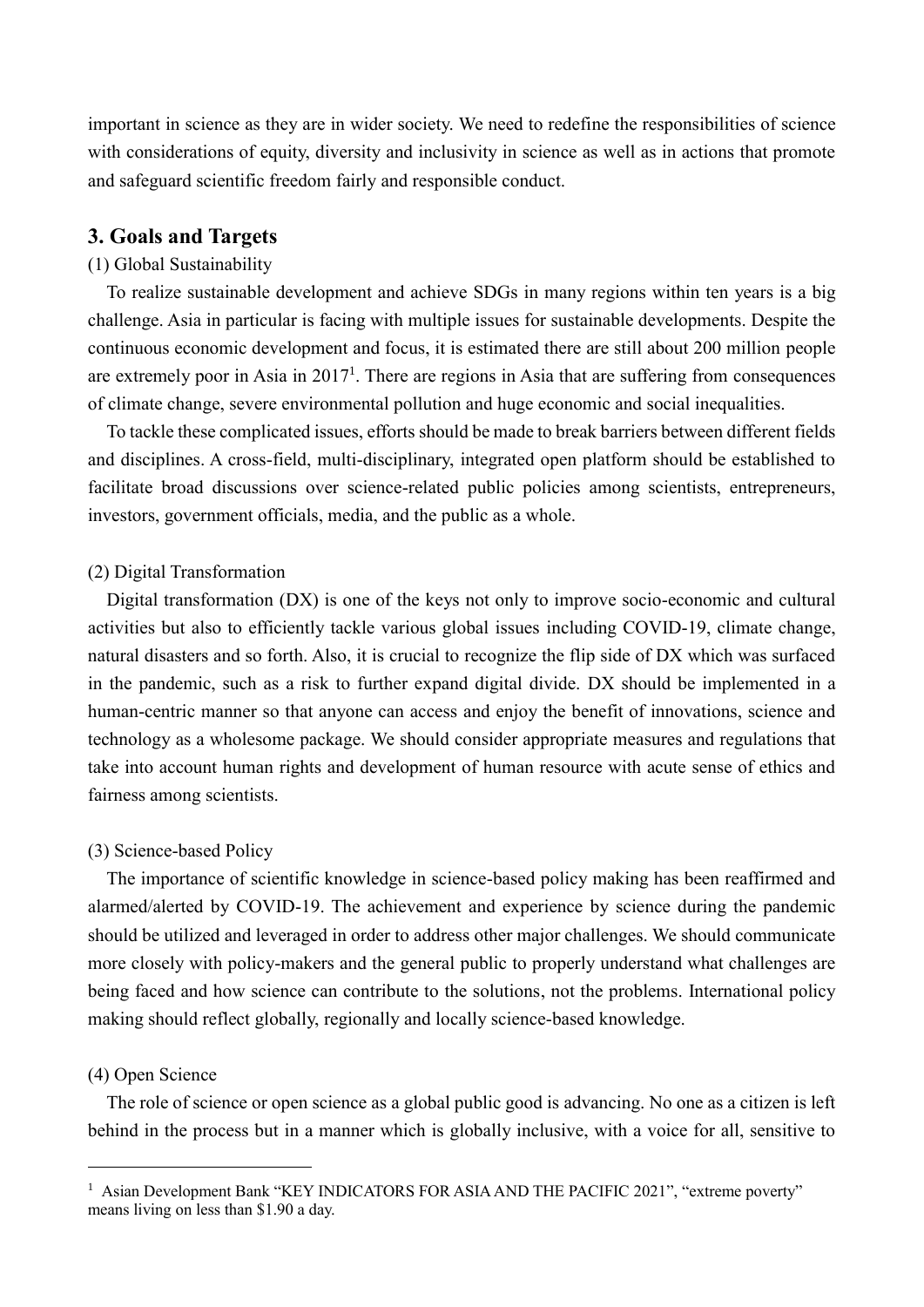diverse perspectives, and with ideas, evidence and data circulating freely, quickly and efficiently. Science is evolving and will continue to evolve, however the knowledge accumulated in laboratories and libraries have to become more accessible and more accountable to citizens and societies.

## (5) Scientific Responsibility

The realization of an inclusive society is also an important point of view in the development and implementation of science and technology. In today's diverse society, science should be progressed, respecting diversity in opinion and value of all people, young and old, gender equality and no racial discrimination. Scientists recognize the scientific responsibility in the contemporary context in the global sense that science should be advanced protecting and promoting fairness and morality.

SCA is an inclusive platform that respects the autonomy of each academy. To tackle current challenges and realize sustainable development, it will be necessary for the national and regional academies to expedite working together based on solid relationships. SCA has contributed to not only exchanging knowledge and information about science and technology, but also deepening mutual relations among members. SCA should continue to serve and function as a platform that contributes to realizing sustainable and inclusive society.

## **4. Initiatives in Short Term**

(1) Membership and Building a Bigger, Inclusive Community

SCA is comprised of 31 organizations from 18 member countries and regions in Asia. It has been providing a fair, desirable space where diversified scientists discuss regional issues, creating a stimulating network. As membership dues are not required, it enables scientific organizations to join easily. In addition, SCA has two particular characteristics. First, it covers all academic disciplines, including social sciences and humanities. Second, more than one organization from one country can join SCA. This aspect of SCA enables members to have inter-disciplinary discussions aiming at science-based solutions, which is a notable advantage of SCA.

The number of SCA member academies has not increased in recent years. To achieve the Goals and Targets fully effectively, it is important to further widely share the challenges and findings with as many Asian academies as possible. For this reason, SCA should work to build a bigger community and welcome new academy members. For example, non-member academies of non-represented countries are encouraged to be invited to an annual conference so that they can be aware of benefits of becoming a member of SCA.

#### (2) Academic Conferences

 The scheme of the annual conference are recommended to refine as follows to enhance cooperation and further foster relationship with society.

i More diversified: Not limited to the academia but all sectors and stakeholders, including policymakers, businesses, and media to be invited to interact.